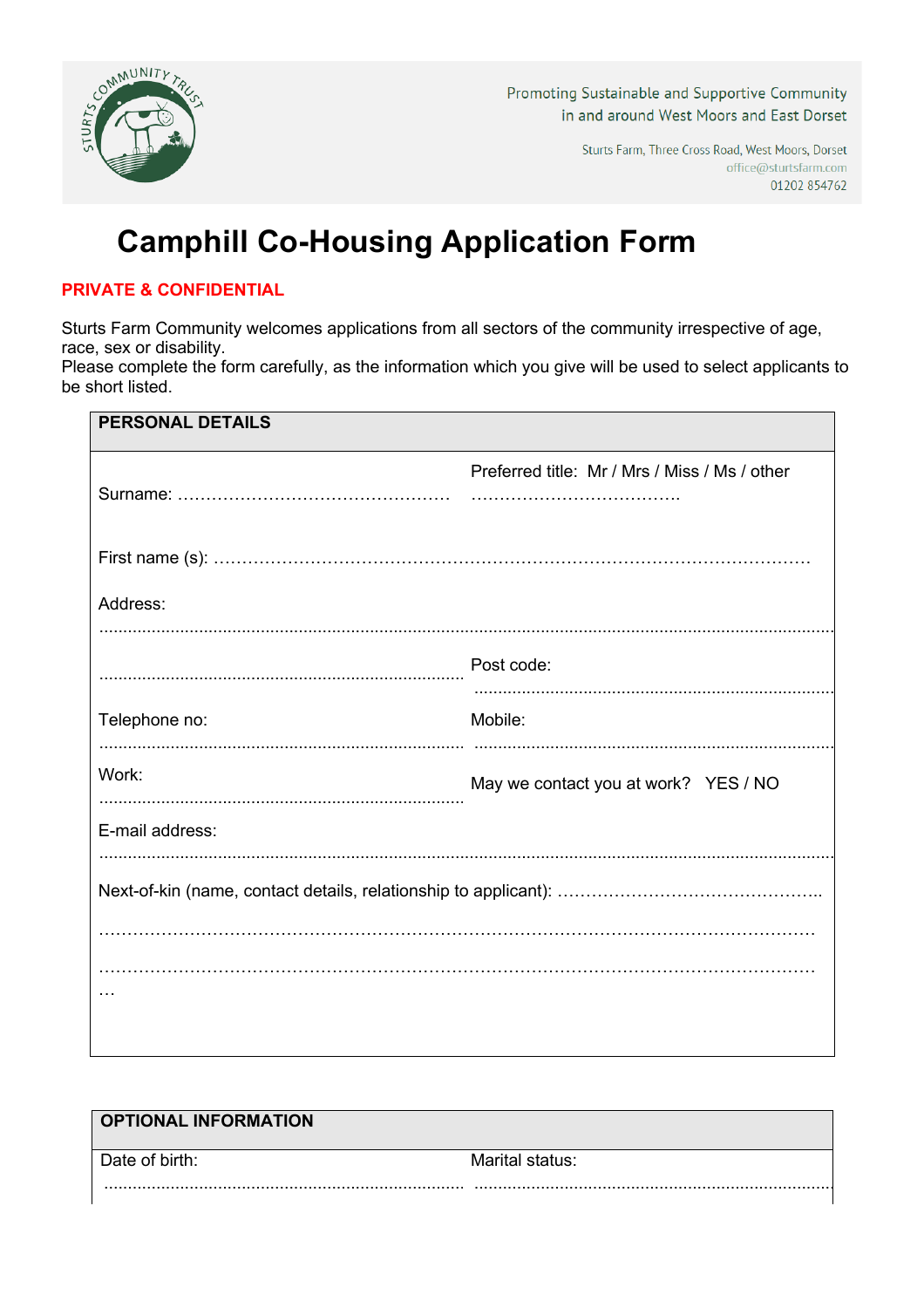............................................................................... ..............................................................................

#### **HOUSING REQUIREMENT**

Please list all those wishing to be considered for housing and the number of bedrooms you require.

| <b>Name</b> | Age | Relationship | Own bedroom/   |
|-------------|-----|--------------|----------------|
|             |     |              | share bedroom? |
|             |     |              |                |
|             |     |              |                |
|             |     |              |                |
|             |     |              |                |
|             |     |              |                |
|             |     |              |                |
|             |     |              |                |
|             |     |              |                |
|             |     |              |                |
|             |     |              |                |
|             |     |              |                |

**Total bedrooms required**

**PETS** Please give details of any pets.

#### **OTHER INFORMATION**

Are you related to any council member, volunteer or employee of Sturts Farm? YES / NO

If YES please give details: ………………………………………………………………………….

The Rehabilitation of Offenders Act 1974 (ROA) (Exceptions) Order 1097 and the ROA (Exceptions Amendment) Order 1988 require the disclosure of criminal offences which, in other circumstances, could be considered "spent", where the work involves contact with vulnerable people. The existence of a criminal record will not automatically debar you from employment with Sturts Farm BUT failure to disclose such information can lead to dismissal.

Do you have any criminal convictions, either spent or unspent? YES / NO

If YES please give details: .........................................................................................................................................

.....................................................................................................................................................................................

**DISABILITIES** Please give brief details of any long-term illnesses or disabilities.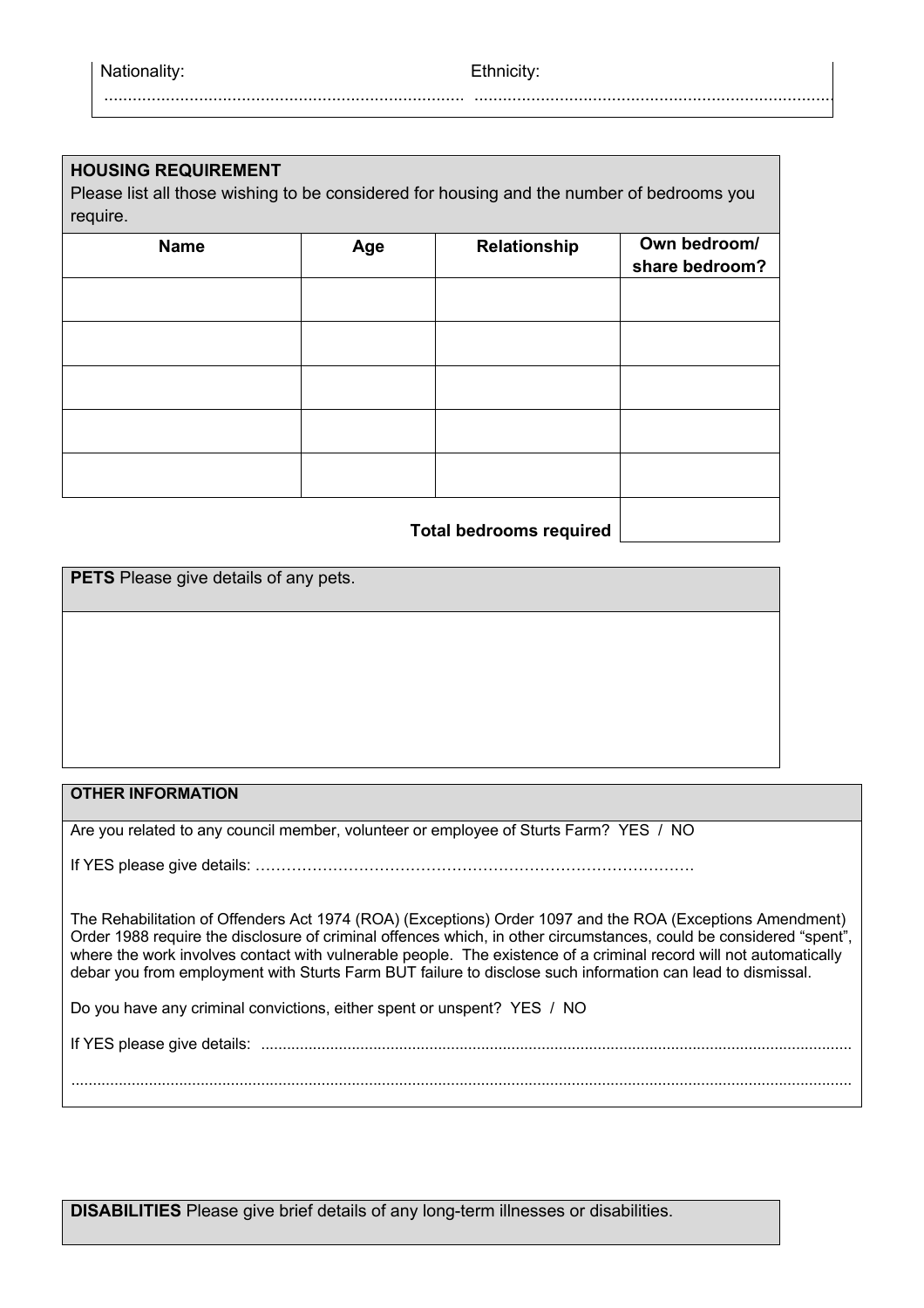**MOBILITY** Please give details of any mobility requirements in respect to housing.

## **MY RELATIONSHIP TO CO-HOUSING**

Briefly describe your commitment to Co-housing and why you want to live together with others.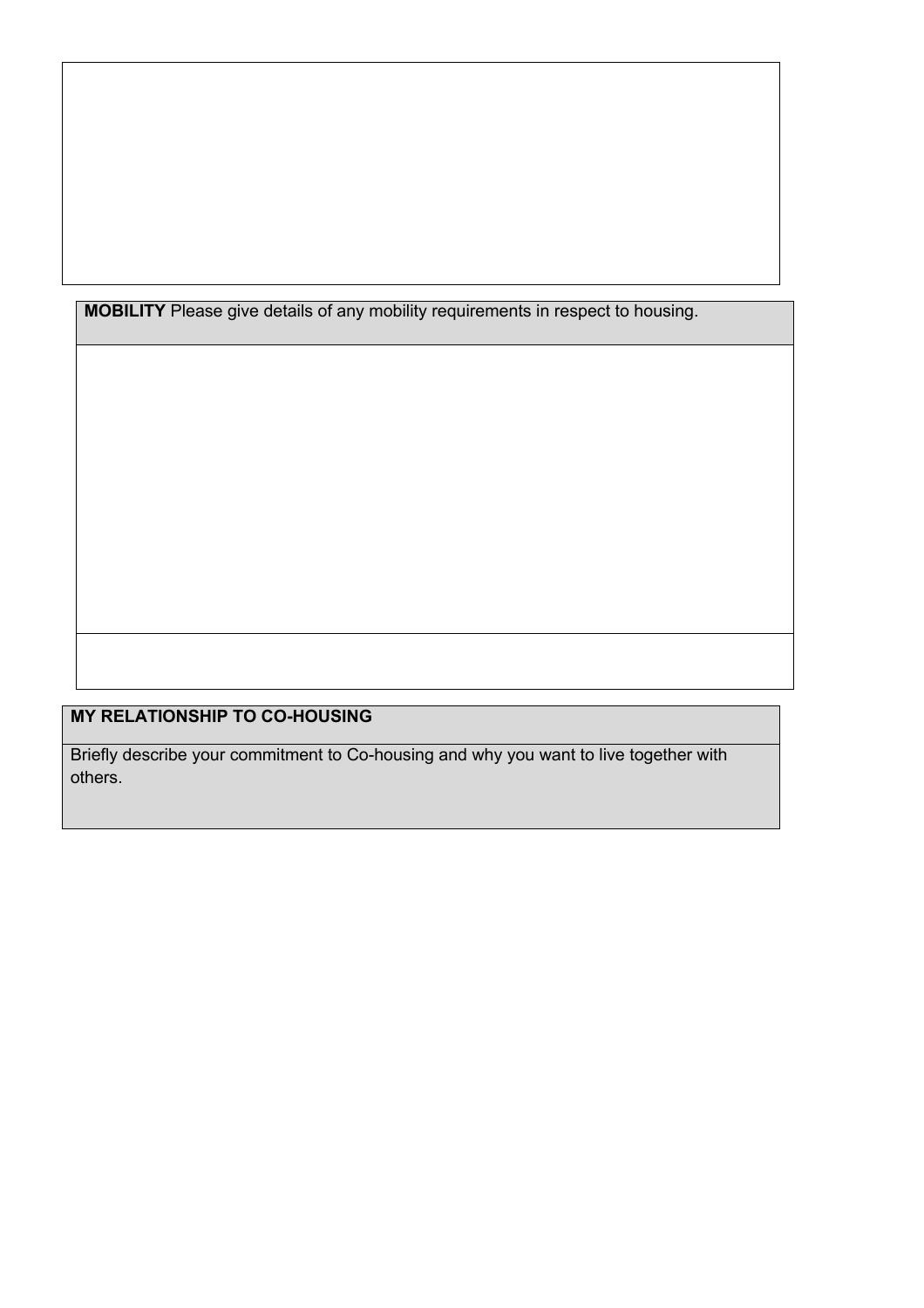Briefly describe the benefits you can see from living next door to vulnerable adults, and what you think being a 'good neighbour' involves.

Describe your own connection to the spiritual values of the Co-housing Neighbourhood and how this contributes to a healthy social life. Describe how you will contribute to an active cultural life.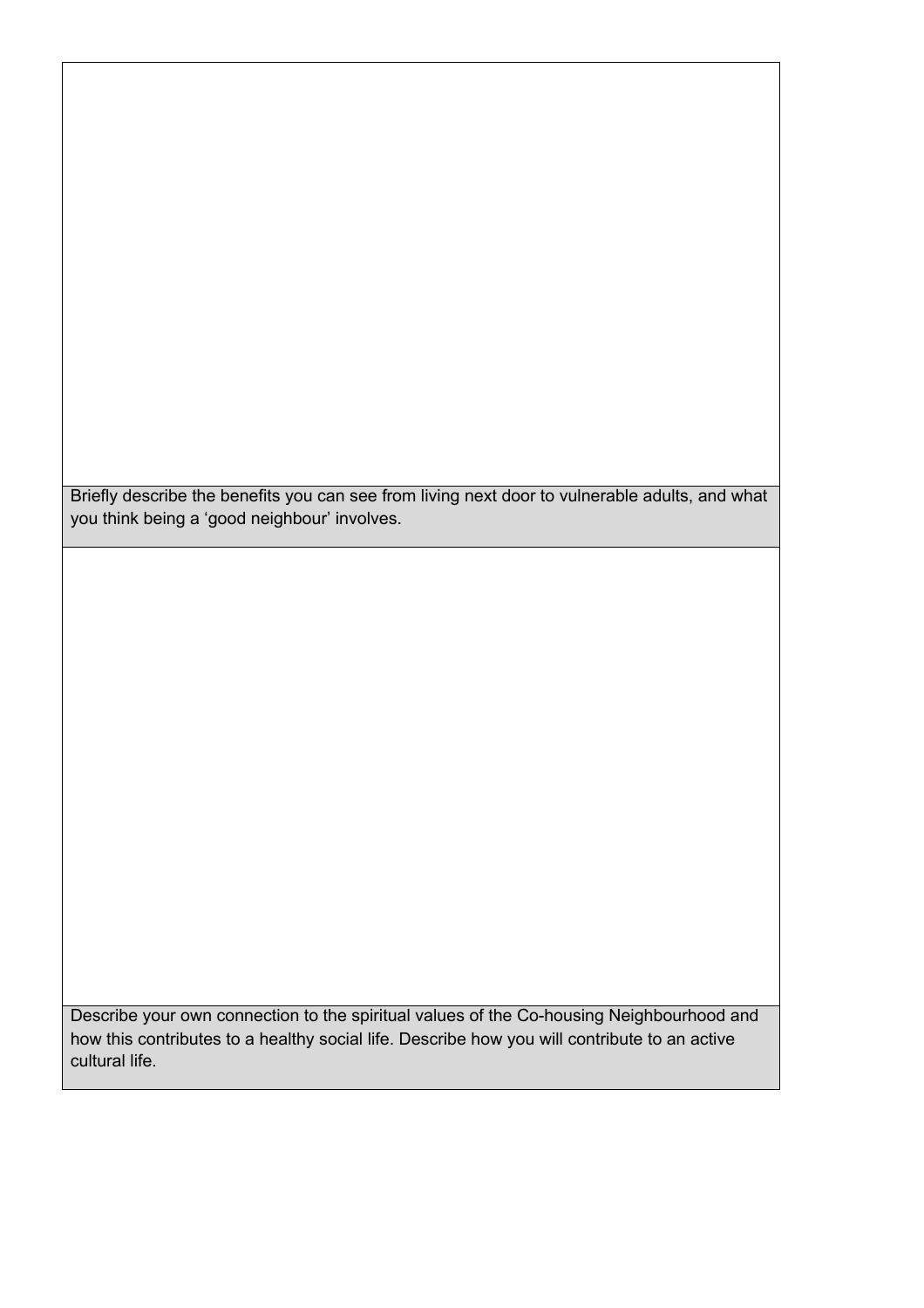Describe your connection to Sturts Farm.

What personal qualities and practical abilities would you bring to Co-housing?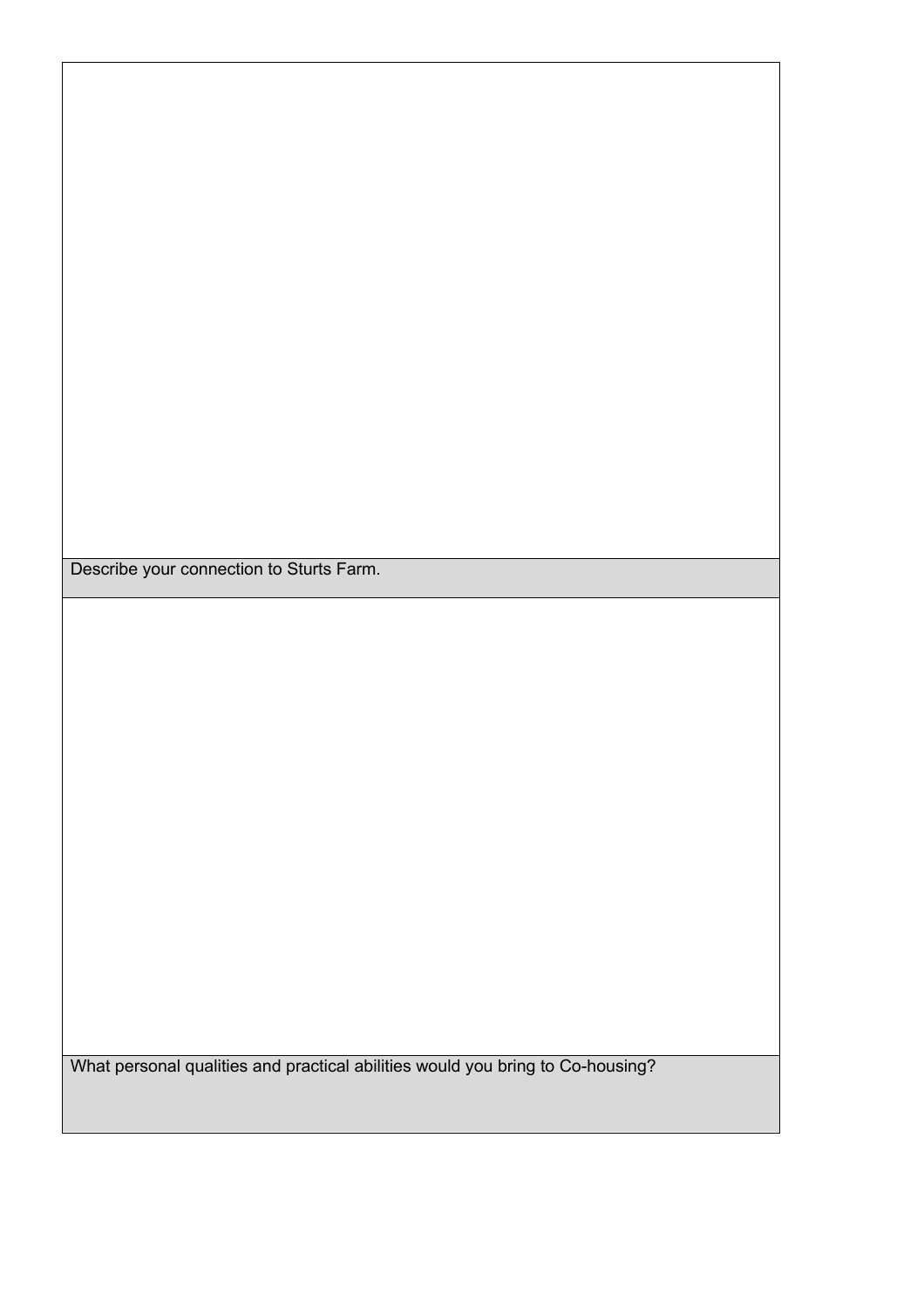What is your understanding of how conflicts between people occur, and what the impact of this might be? Can you say how you would hope things would be, and your responsibilities?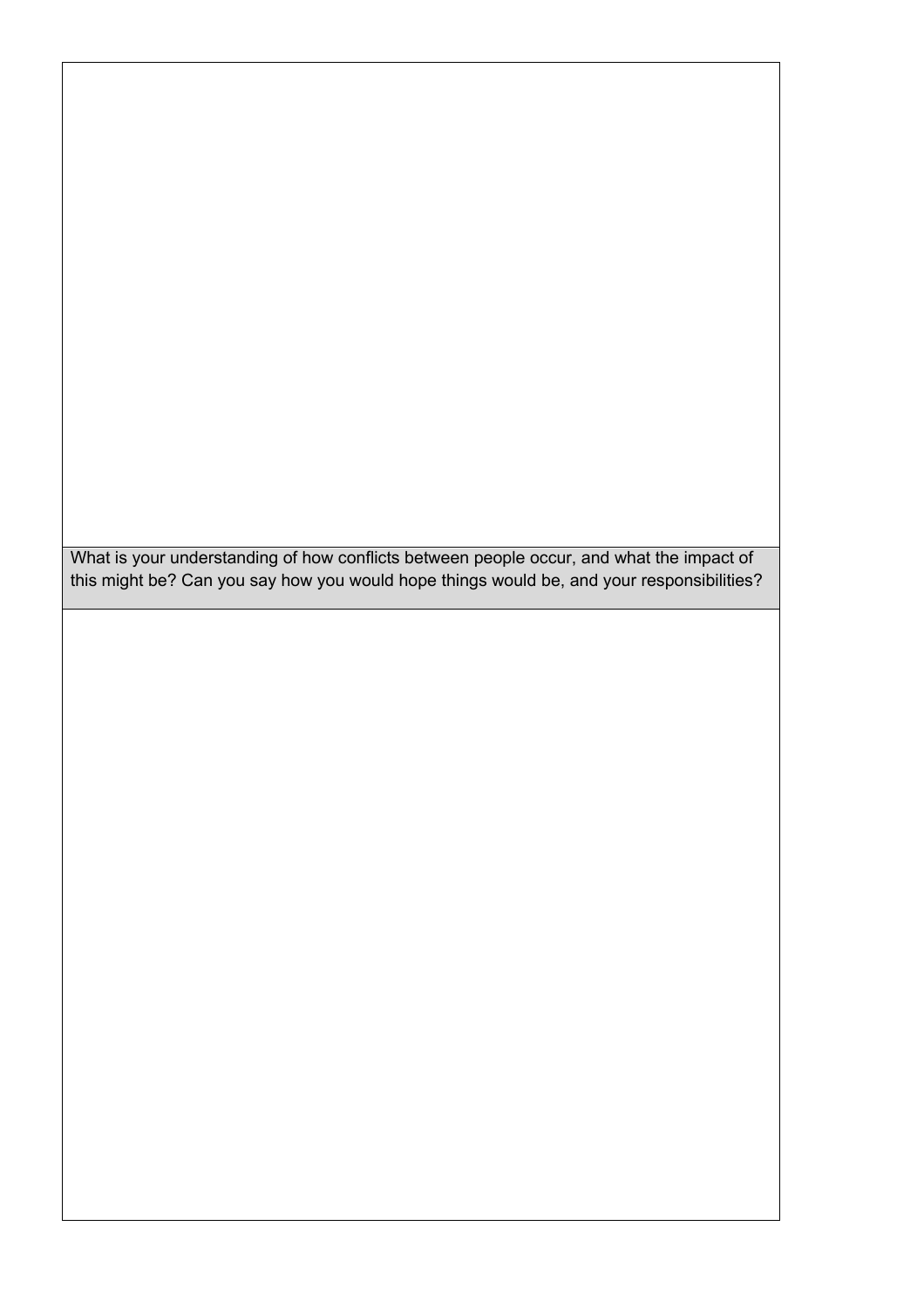| <b>CHARACTER REFERENCE</b>                       |                                      |
|--------------------------------------------------|--------------------------------------|
|                                                  | Title: Mr / Mrs / Miss / Ms / other: |
| Address:                                         |                                      |
| Post code:                                       |                                      |
|                                                  |                                      |
| F-                                               |                                      |
| Capacity in which known:                         |                                      |
| May we contact them prior to interview: YES / NO |                                      |
|                                                  |                                      |

**DECLARATION**